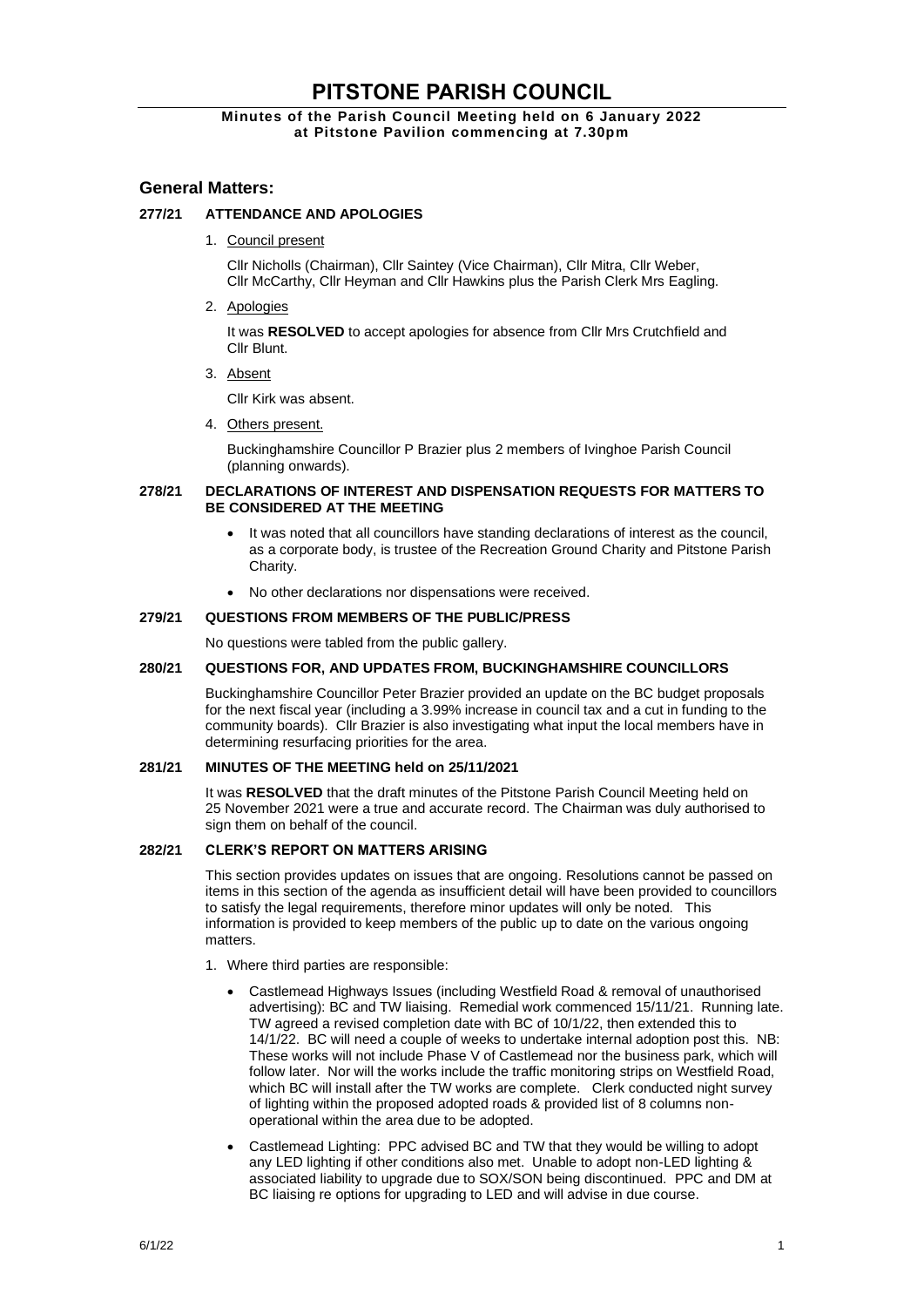- Castlemead Public Open Space Phase III: TW to transfer to BC. Latest delays caused by legal complications (original landowner requesting BC enter a Deed of Covenant).
- Rushendon Furlong Street Lighting: the parish council has agreed with Croudace to adopt the street lighting and illuminated bollards on provision that the stipulated conditions and contributions are met. BC to adopt highways prior to PPC adopting. Not on maintenance yet as unresolved sewerage issue. PPC not required to adopt until close of 12-months maintenance period.
- Bellway Open Space & LEAP: PPC has agreed to adopt the open space within Vicarage Road post completion certificate being issued by BC & 2-year maintenance period by developer. Playground opened to public at end August 2020. S106 also provides for maintenance monies (£tbc). Monitor drainage problem to ensure resolved.
- Bellway Street Lighting: the parish council has resolved that it would be willing to adopt the street lighting within the development. BC to adopt internal highways (following 12m maintenance period) prior to PPC adopting lighting.
- PDA: £74k towards enhancing local bus services (asked BC to confirm what this can be spent on; they will investigate and advise in January) and £37k contribution to Pitstone Safety Scheme.
- PDA Lighting: The Parish Council has approved the one column on Vicarage Road opposite the new entrance (replaced previous column 4 from other side of road). UK Power Networks were due to connect on 6/1/22 but have postponed to 7-10/2/22. Internal roads will be private and therefore no requirement to adopt lighting.
- PDA Replacement Woodland: Replacement woodland currently being planted.
- PDA replacement car park: Illuminated car park will pass to the parish council along with the MUGA. Extra lighting column agreed by NKH.
- PDA MUGA: Discussions continue with NKH and BC re remedial works.
- PDA commercial areas: NKH submitting planning application to BC to try and convert use to residential.
- PDA open space: Transferring to "Ravensmoor (Pitstone) Management Co Ltd" and not Pitstone Parish Council.
- Land off Westfield Road/'The Mounds': with Taylor Wimpey.
- TfB Issues:

Reconstruction of Vicarage Road footpath from Tun Furlong towards Church Road added to capital footway program. Glebe Close carriageway resurfacing (possibly now 2022) Parts of Queen Street and Albion Road (possibly now 2022) Marsworth Road resurfacing. Collapsed Queen Street footpath (as above) Cut back overgrowth along path from Westfield Road to Marsworth.

- Replacement of Westfield Road roundabout street lighting/signage following collision damage – rescheduled for 17/1/22.
- Chequers Lane footpath added to non-urgent list.
- Safety Scheme works by Westfield Road junction: unable to progress until Westfield Road adopted by BC (potential inclusion in Community Board grant application).
- Safety Scheme works along Marsworth Road: On hold until funding can be identified.
- Cycle Path to Tring station (HCC/CRT/BC): Canal & River Trust have developed ideas for the cycle access improvements onto the towpath from Marshcroft Lane. They do not have any drawings to share at present. HCC trying to get hold of BC to discuss what they need to approach the developers to provide approval of the works as the agreement was tightly drawn between them and the developers. Re vegetation cutting on Northfield Road HCC are pursuing investigations into increasing the verge grass cutting to make it a little easier for those walking to and from the Station.
- Aldbury flooding BC exploring expanding flood mitigation project to include run-off from Pitstone into Aldbury
- Mapping Rights of Way 2026 legal deadline: Pitstone aspect of project being undertaken by local resident volunteer.
- VAHT remedial works to path between Yardley Avenue & Queen Street: complete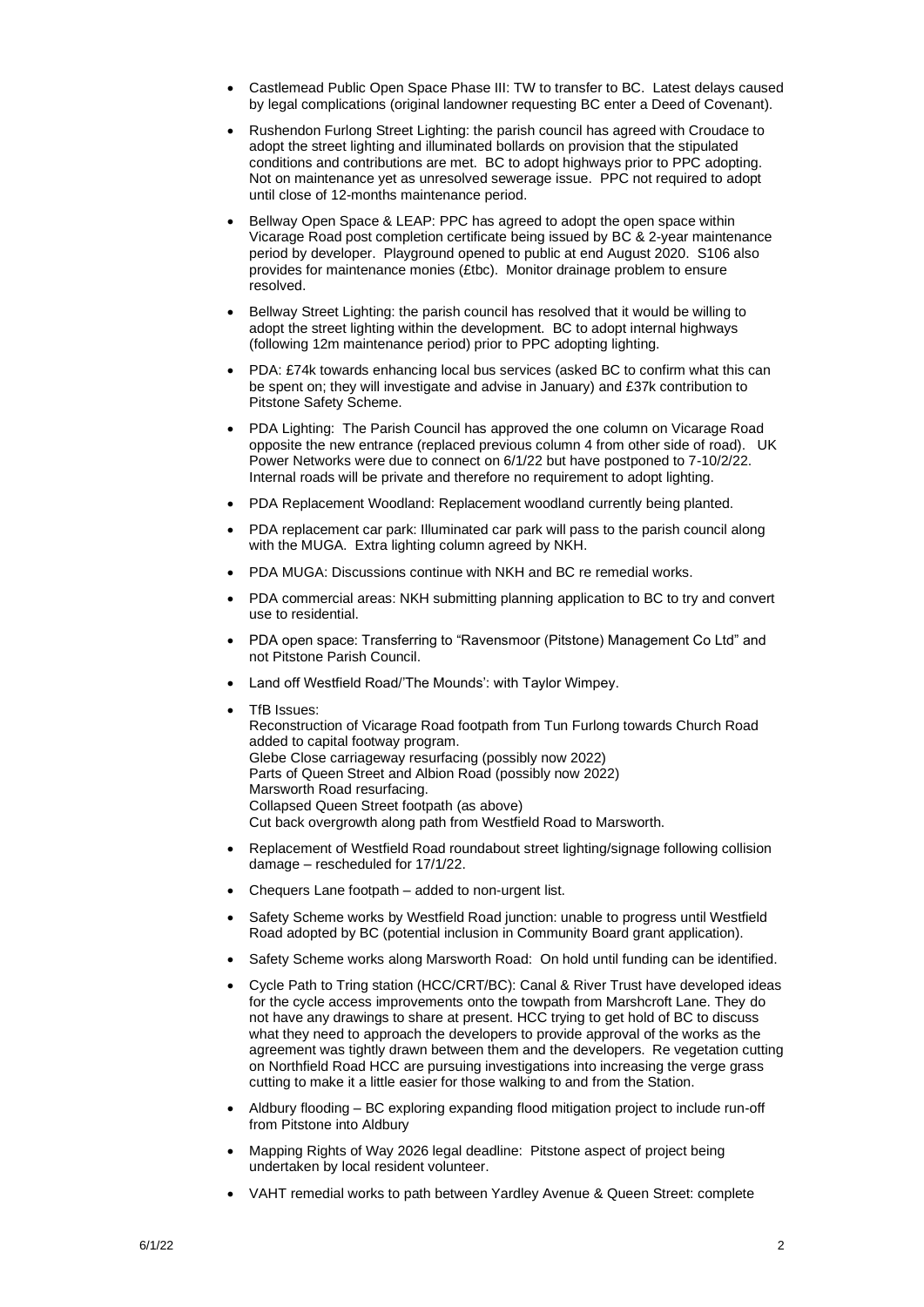- Tennis/Netball/5-aside floodlit court: PPC awaiting a response from the landowner their next meeting is in January.
- Pitstone Memorial Hall Charity car park: PMH investigating with NKH.
- PAA investigating potential provision of water tap at site & will provide further details at the proper time so that PPC can apply for approval by National Trust
- Parking restrictions near quarry BC progressed to next stage. Update due by end January 2022.
- Ivinghoe Freight strategy BC advised that they were having to re-examine the possible inclusion of the B440 and would need to re-draw plans and re-consult.
- Whistlebrook BC Peter Brazier to progress and advise PPC if require any further action.
- Community Board Funding Application re B489 derestriction of B-road and 7.5 tonne limit submitted for consideration.
- 2. Within the scope of the parish council:
	- Village web site: Cllr Nicholls creating Whistle Blowing/Safeguarding page.
	- Community Bus investigation: On hold. BC holding £10k of funds for Sustainable Transport arising from Rushendon Furlong development, plus approx. £7k of funds that were unused from the shelter/rtpi project. Therefore approx. £17k available from BC. PDA contribution tbc – requested clarification of eligible expenditure.
	- Community Car Scheme no matters for resolution this month. Summary for 2021 Circulated electronically. 154 requests. 69% of requests fulfilled. 4 new drivers joined. 41 trips where no drivers available.
	- Community Board Funding Application re Local Wildlife Site information boards passed due diligence stage with BC and out for approval amongst members.
	- Bird box project reviewing installation sites in January.
	- MUGA bins/litter once facilities/land handed back to PPC may wish to consider additional litter bins for this location.
	- Commemorative picnic benches complete.
	- Changes to bank signatories in progress.
	- PAA long term aspiration for additional allotment land within the parish.
	- Photography Competition winners prize giving, and publicity scheduled for 13/1/22.
	- Buckinghamshire Council expression of interest re parcel of land anticipating further discussions in January so will appear on 27/1/22 agenda.
	- Sound absorbing panels for pavilion under investigation and will be tabled on a future agenda.
	- Please refer to Sports & Leisure Committee minutes for full list of S&L related Matters Arising.

#### **283/21 CORRESPONDENCE**

The list of correspondence received was noted. Clerk to enquire if Cllr Crutchfield can attend BC Planning & Environment Service Update zoom on 26/1/22.

#### **Committee Matters:**

#### **284/21 PLANNING COMMITTEE**

1. Minutes

It was noted that no planning committee meeting had been required during the month and therefore no minutes/report were due.

2. Application Consultations

66 Windsor Road; 21/04594/APP; householder application for conversion of one side of a double garage to an office (part retrospective). No objections were received. It was **RESOLVED** to advise BC that the parish council wished to tender no objections to this application.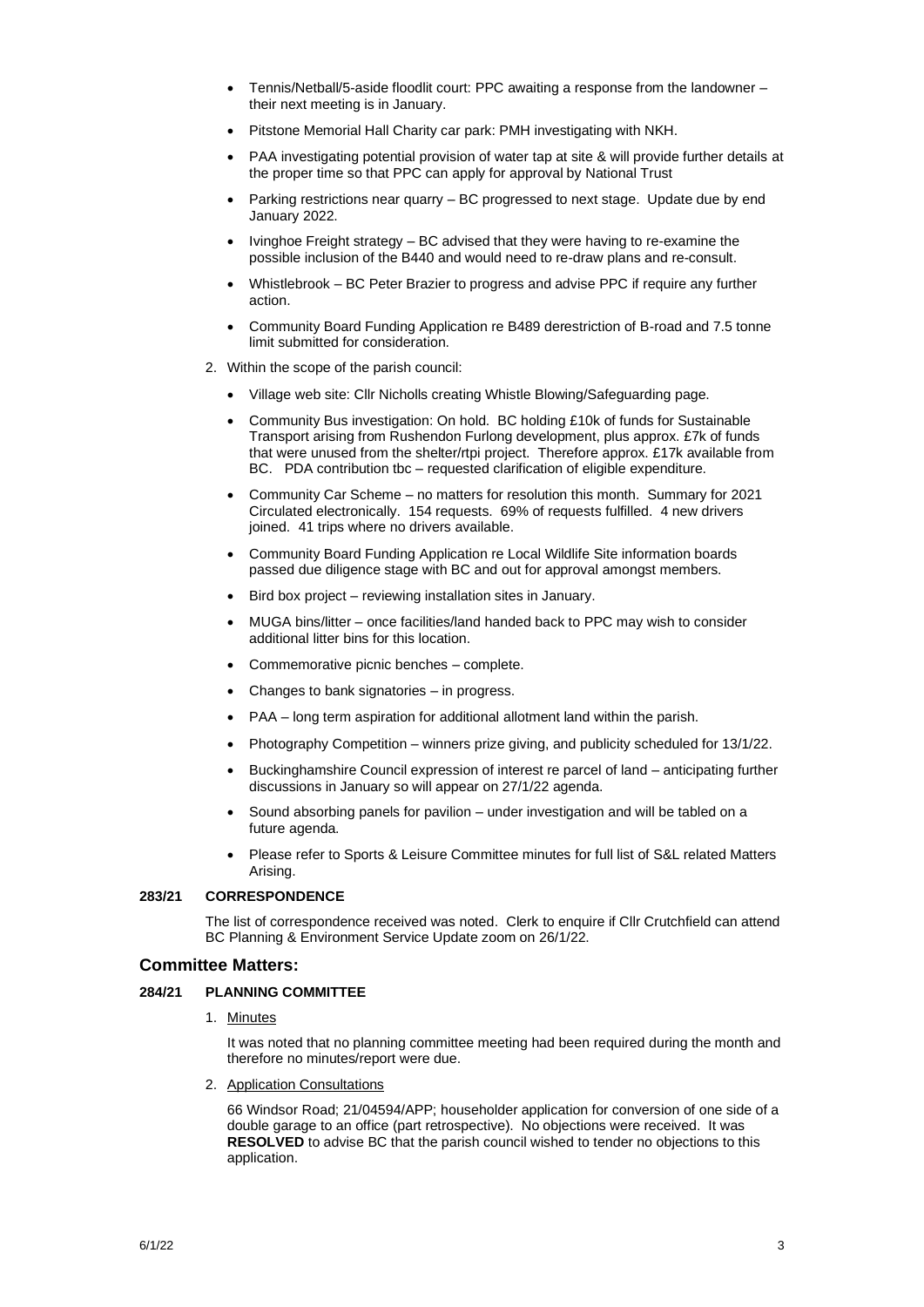- 3. Decisions notified by Buckinghamshire Council.
	- Land Off Church Road (B488) Ivinghoe, 21/03577/APP, Provision of 72 C3 residential dwellings, including provision of vehicular and pedestrian access, highways improvements to the B488 / B489 junction, green and blue infrastructure provision and management with associated infrastructure and landscaping: BC refused.
	- Land at Portland House Westfield Road, 20/04139/APP, four industrial starter units and a retail unit, together with associated works: BC refused.
- 4. Applications outstanding with Buckinghamshire Council.

Rear of the Bell (Haldi), Mill View on Groomsby Drive, Land to The South of Marsworth Road and The West of Vicarage Way (PDA commercial areas), 1 Beacon Court and Plot C on Westfield Road.

5. Enforcement outstanding with Buckinghamshire Council.

27 Campbell Lane (20/00443/CONB) – enforcement notice issued. Must be restored to original conditions by 1/2/2022.

6. Appeals outstanding

Land off Cheddington Road, Pitstone; 21/00908/APP; Appeal Ref: 21/00064/NONDET; Planning Inspectorate Ref: APP/J0405/W/21/3276552. Appeal lodged with Planning Inspectorate (PI) for non-determination.

27 Campbell Lane; Enforcement ref: 20/00443/CONB, Appeal ref: 21/00078/ENFNOT; Planning Inspectorate Ref: APP/J0405/C/21/3285648. Appeal to be determined by Planning Inspectorate (PI) relating to the issue of the enforcement notice.

#### **285/21 SPORTS AND LEISURE COMMITTEE AND RELATED MATTERS**

1. Minutes

It was **RESOLVED** to note receipt of the draft minutes arising from the Sports & Leisure Committee meeting held on 9/12/21.

2. Gutter and Hatch Protection

It was **RESOLVED** to approve the quotation of £3,576 + VAT from Alpha Fence to supply & fit protective mesh around the guttering and in front of the serving hatch at the pavilion.

It was RESOLVED to accept the Alpha Fence offer to fit steel carbine hooks on the bottom seam free of charge and **RESOLVED** to approve the quotation of £400 to attach steel hooks to the intermediate line wires.

3. Filter Replacement

It was **RESOLVED** to accept the Ambivent quotation to replace the filters at the pavilion, found to be in poor condition at the annual service, £200 + VAT.

4. BT Analogue Switch Off

ACE still investigating whether the pavilion alarm systems might be affected by the BT analogue switch off and whether any line upgrade is required.

5. Snow/Ice

During periods of snow/ice, it was **RESOLVED** to clear the front path if there were bookings, but it was recognised that it was not possible to clear the car park itself due to the chip surfacing. It was **RESOLVED** to monitor the impact of the salt/grit on the chip car park and amend any measures if the surface seems to suffer. It was **RESOLVED** to meet the cost of obtaining the necessary grit/salt, equipment, PPE, and training.

6. Car Park Advertising

Consideration postponed until the following meeting pending further information.

7. Minor Remedial Works

The following minor works were noted: Hever Close goal pegs had to be replaced from stock held by the groundkeeper, and the equilibrium valve in toilet in referees room needs replacing to fix a slow continual flush.

8. Memorial Bench

It was RESOLVED that, in principle, the parish council was in favour of a memorial bench on Pitstone Recreation Ground in memory of Mr Will Ruck, village centenarian. Council to consult with the family and recommend the Glasdon Stanford.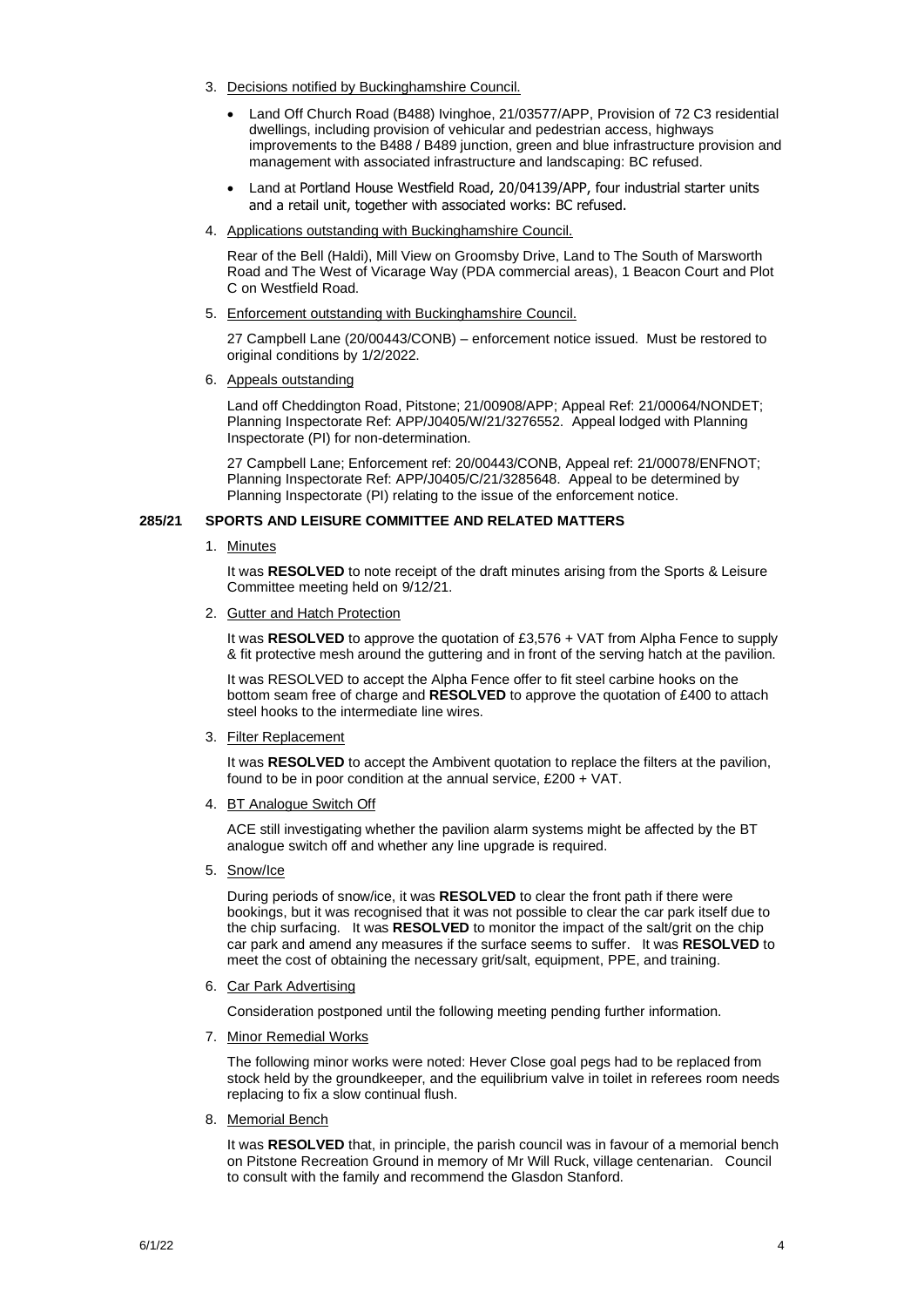#### 9. Village Halls Week

It was **RESOLVED** not to participate in village halls week this year.

#### **286/21 STAFFING COMMITTEE AND RECRUITMENT MATTERS**

#### 1. Minutes

It was noted that no Staffing Committee meeting had taken place during the month and therefore no minutes were due.

2. Parish Councillor Vacancy

The expression of interest received was noted.

3. PPP Editor

It was noted that the potential volunteer editor had withdrawn their application and the vacancy was being readvertised.

# **Charity Matters:**

#### **287/21 PITSTONE PARISH CHARITY**

It was **RESOLVED** to note receipt of the draft minutes arising from the charity meeting held on 25/11/21. Further charity meeting convened for 6/1/22.

#### **288/21 PITSTONE RECREATION GROUND CHARITY**

It was **RESOLVED** to note receipt of the draft minutes arising from the charity meeting held on 25/11/21. Further charity meeting convened for 6/1/22.

### **Working Group Matters:**

#### **289/21 YOUTH CAFÉ**

It was **RESOLVED** to extend the contract for café management for a further six-months, on the same terms.

# **290/21 PITSTONE DEVELOPMENT AREA**

It was noted the discussions were ongoing between Nicholas King Homes, Pitstone Memorial Hall Charity, Buckinghamshire Council and Pitstone Parish Council regarding several issues relating to the MUGA, car park and hall car park.

#### **Other Matters:**

#### **291/21 DEVOLVED SERVICES**

- 1. It was noted that Buckinghamshire Council had postponed issue of the contracts for 2022/23 until January.
- 2. It was noted that both existing contractors were willing to extend their current contracts, on the same terms, and therefore **RESOLVED** to enter into fulfilment agreements with both.
- 3. It was noted that council had granted permission for CuriosiTea to erect a banner on the fence by the roundabout for the 2-weeks prior to their opening event on 10/1/22.

### **292/21 SKATE PARK**

- 1. It was **RESOLVED** to note the final construction timetable of 11/1/22-6/4/22.
- 2. It was **RESOLVED** to approve the final Bendcrete contract price of £200,173.80, including small uplifts re improved drainage solution and finalised footpath works.
- 3. It was **RESOLVED** to enter the JCT Design and Build Contract with Bendcrete and members were granted permission to sign on behalf of the council.
- 4. It was **RESOLVED** to dispose of the concrete blocks from the Recreation Ground as part of the works.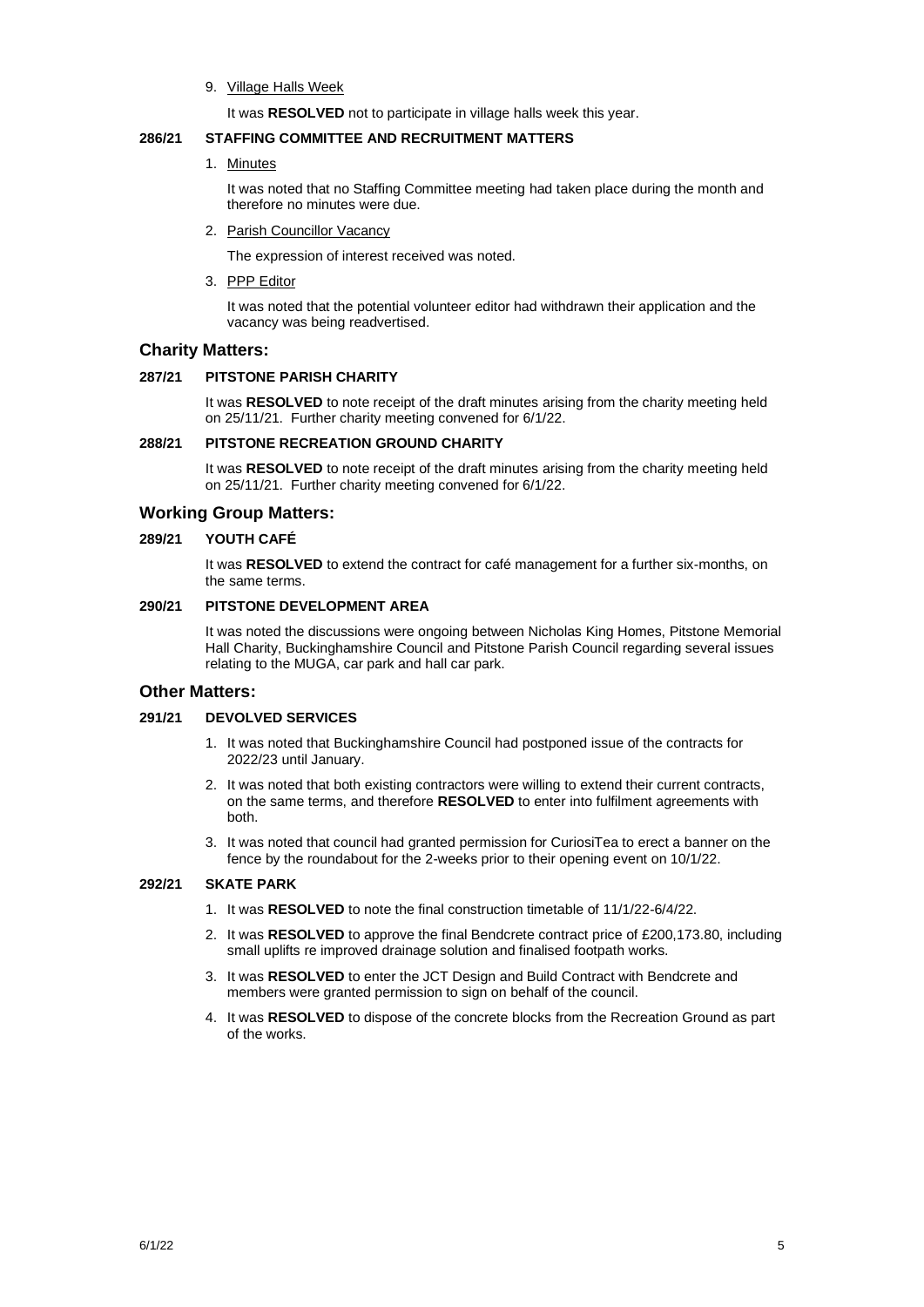#### **293/21 IVINGHOE AND PITSTONE UNITED CRICKET CLUB**

- 1. It was **RESOLVED** to approve the amended proposals presented by the club to locate the double cricket nets parallel with the Marsworth Road boundary.
- 2. It was noted that this would require a reduction to the length of the football pitch but that this would still comply with the league regulations. It was therefore **RESOLVED** to grant permission for the groundkeeper to undertake the resizing of the football pitch as part of the works.
- 3. It was **RESOLVED** that the parish council would apply for planning permission as the facility will reside on council land and so that the project can benefit from the 50% cost reduction.
- 4. It was **RESOLVED** that the parish council would be willing to purchase part of the installation eg groundworks to council land and apply for an associated grant of S106 release.
- 5. It was **RESOLVED** to draw up a non-exclusive occupational licence with I&PUCC for the new cricket net footprint, defining responsibilities for both parties (including the renewal/renovation of the surface).

#### **294/21 COMMUNITY BROADBAND / FIBRE TO CABINET**

Associated web page now in testing phase. Advisory leaflet being amended and redrafted for distribution to residents. Some more potential fibre champions identified for other areas of the village.

#### **295/21 HIGHWAYS**

1. Pitstone and Ivinghoe Safety Scheme works by Brookmead School

Cllrs Heyman and Weber provided feedback from the BC/TfB presentation on 5/1/22. Further revised draft to be presented by BC/TfB in early February. Both parishes can then jointly consult with residents prior to approval. BC/TfB currently hope to install during the school summer holidays.

2. Castlemead and Westfield Road remedials

It was noted that Taylor Wimpey's contractors were behind schedule and had agreed a revised completion date with Buckinghamshire Council (first to 10/1/22 then extended again to 14/1/22).

It was noted that the current remedials excluded the business park and phase 5 residential, both of which would follow later.

3. Cheddington Road / The Green parking on the verge

TVP will monitor to ensure that footpath access and visibility are not obscured. No other further action required at present.

#### **296/21 LITTER AND DOG FOULING**

- 1. It was **RESOLVED** to enter the dog waste bin emptying contract with Buckinghamshire Council for 2022-23 (£125.69 + VAT per bin for 104 empties per year), and the Chair was duly authorised to sign on behalf of the council.
- 2. It was **RESOLVED** to increase the frequency of litter picking around the business park roads (not the parks themselves) from quarterly to monthly to address an increase in litter. It was noted that the highways/verges remained under the control of Taylor Wimpey and would eventually be adopted by Buckinghamshire Council.
- 3. It was further **RESOLVED** to write to the business units and request their assistance to keep the area tidy and free of litter.

#### **297/21 PPP**

It was **RESOLVED** to approve the parish council's submission for the forthcoming edition of PPP, with the minor amendments discussed.

#### **298/21 CORONAVIRUS**

It was noted that the pavilion operations and posters had been amended to reflect the latest government guidance. It was **RESOLVED** to proceed with the volunteer event and children's presentation on 13 January 2022, with the appropriate mitigating measures in place.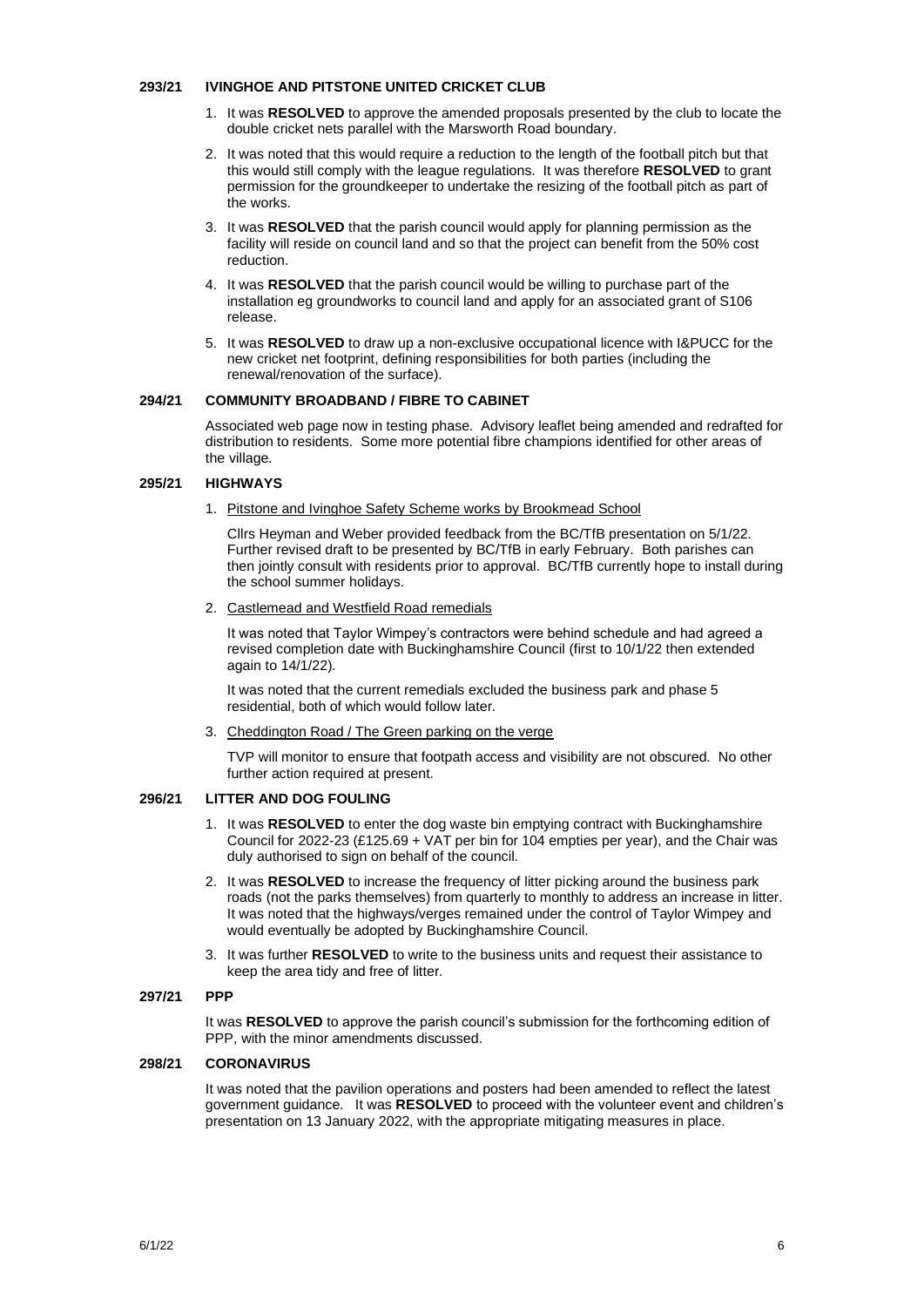#### **299/21 HER MAJESTY'S PLATINUM JUBILEE 2022**

- 1. It was **RESOLVED** to participate in the Queen's Green Canopy project and plant a commemorative tree within the grounds of the pavilion.
- 2. It was **RESOLVED** to re-consider the Woodland Trust Free Tree pack and any opportunities for the Recreation Ground after the skate park and footpath installation was complete.
- 3. It was **RESOLVED** to re-name the community room at the pavilion, 'The Platinum Room,' and erect a commemorative plaque.

#### **300/21 ISSUES RAISED BY MEMBERS OF THE PUBLIC**

- 1. It was noted that a complaint had been received re council/councillor conduct at the November meeting, which had subsequently been considered by other members of the council and a response sent to the resident. No further correspondence received. No contact received from the Monitoring Officer.
- 2. Please refer to Cheddington Road/The Green minute 295/21.3.
- 3. Please refer to Business Park litter minute 296/21.2&3.
- 4. Please refer to Memorial Bench request minute 285/21.8.
- 5. It was noted that a new request had been received for a possible additional bench at the end of Glebe Close. Council to raise initial enquiry with landowner (VAHT) to enable consideration at future meeting.

#### **Financial Matters:**

#### **301/21 FINANCIAL MATTERS**

1. Rushendon Furlong S106

Buckinghamshire Council advised that they were still reviewing any implications relating to S106 funds that were not specifically allocated to a site/project within their legal agreements.

2. VAT Return

It was noted that the monthly VAT return had been submitted. HMRC to refund £1,281.32 to PPC in relation to the 1-30/11/21 period.

(Buckinghamshire Councillor Peter Brazier departed the meeting.)

3. Staff Overtime

It was **RESOLVED** to pay the Parish Assistant for 74.5 hours overtime worked over the last 3 months, at current normal rate.

It was **RESOLVED** to pay the Clerk for 71.5 hours overtime worked over the last 3 months, at current normal rate.

Both payments to be included in end of January payroll.

4. Financial Summaries and Expenditure

The bank reconciliation, financial summary, confidential salary payments, pavilion & allotment monthly summaries, skate park project financial summary, budget monitor, debtors and creditors were noted.

It was **RESOLVED** to make the payments outlined in the financial summary and two councillors were granted approval to enact the bacs transfers. The Chairman was granted authority to sign the financial papers on behalf of the council.

5. Internal Controls

It was noted that the Internal Controls had been undertaken with no issues or actions arising.

6. Budget for 2022/23

The updated draft of the budget, including the precept implications (tax base now received from Buckinghamshire Council), were considered.

- It was **RESOLVED** to include sufficient provision for an additional bench for Glebe Close in case this request can progress.
- It was **RESOLVED** that financial contribution towards ongoing capital development at the pavilion should carry forward from the current year with no further contribution in 2022/23 as the pitch advertising barrier project has yet to be implemented.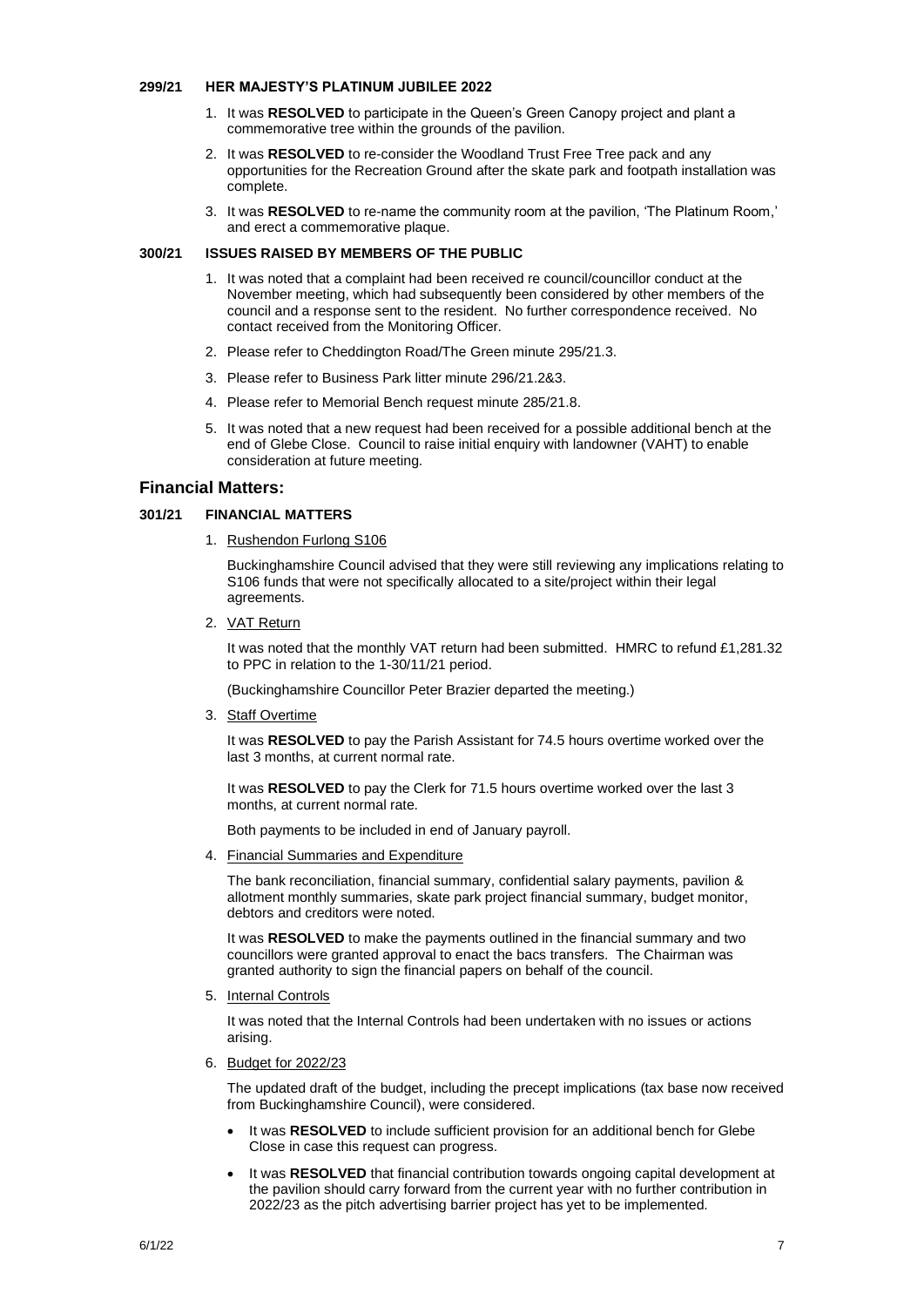• Members to provide further feedback ahead of final budget papers needing approval at 27/1/22 meeting.

### 7. Internal Audit

It was noted that IAC Ltd had advised that the internal audit would be conducted remotely this year due to ongoing Coronavirus advice to that sector. It was further noted that IAC had requested a two-stage review, with the first deadline being 21/1/2022.

8. Grants

It was noted that two community groups were currently working on grant applications for submission to the parish council, which would be tabled to an agenda in due course.

(The two representatives from Ivinghoe Parish Council departed the meeting.)

# **Reports & Other:**

# **302/21 REPORTS**

- 1. It was noted that streetlight 9 on Cheddington Road had been repaired by L&T. Two further lanterns on Cheddington Road had now failed and been reported. 8 streetlights within the area to be adopted by Buckinghamshire Council were reported to TW/BC for repair prior to transfer. 1 streetlight on Vicarage Road was reported to Nicholas King Homes (UK Power Networks to attend in Feb).
- 2. It was noted that allotment plot 45a has changed tenants.
- 3. It was noted that the Chequers Lane footpath issue had been reported to BC for repair (ref **40180008)**, subsequently inspected and added to non-urgent works list.
- 4. It was noted that Simply Walks were relocating from Ivinghoe to Pitstone Memorial Hall as the start/finish point.
- 5. It was noted that a resident had written to the parish council regarding the LPA decision re 72 Vicarage Road and the BC/Bellway decision to install a hard standing for the Ship Lane school bus service. A response has been provided in relation to the queries raised.
- 6. It was noted that Thames Valley Police had provided a crime update for December 2021: "Between 01/12/2021 & 01/01/2021, 7 incidents were reported to us. Of these 7, only 1 was of note and that was a burglary in a unit at the industrial estate where aluminium was stolen."
- 7. It was noted that the council had received many positive comments regarding the Christmas tree lights at the pavilion and on the recreation ground.
- 8. The other minor reports were noted but not discussed in detail.

# **303/21 OTHER**

1. Date and Time of Next Meeting

The next meeting of the full Parish Council is scheduled for 27 January 2022.

- 2. The following items were noted for inclusion on the agenda
	- Pay fee to Memorial Hall for wheelie bin usage
	- £1 per annum lease payment due from Memorial Hall
	- Submit precept demand
	- Annual review of Internal Controls and complete Annual Internal Audit
	- Consider nominations and determine Volunteer of Year
	- Consider if can hold an annual parish meeting, set date, location, and draft agenda.
	- Annual review of Grant Awarding Policy and Community Engagement Strategy
- 3. Reminders and Forthcoming Events

The following reminders & events were noted:

- Parish Council meetings: 27/1/22, 3/3/22, 31/3/22, 28/4/22, 26/5/22, 30/6/22, 28/7/22, 1/9/22, 29/9/22, 3/11/22, 24/11/22, 5/1/23.
- Sports and Leisure Committee meetings: 20/1/22 (instead of 13/1/22), 10/2/22, 10/3/22, 14/4/22, 12/5/22, 9/6/22, 14/7/22, 11/8/22, 8/9/22, 13/10/22, 10/11/22 and 8/12/23.
- Volunteers thank you evening: 13/1/22 7.30pm
- Photography competition presentation event: 13/1/22 6pm